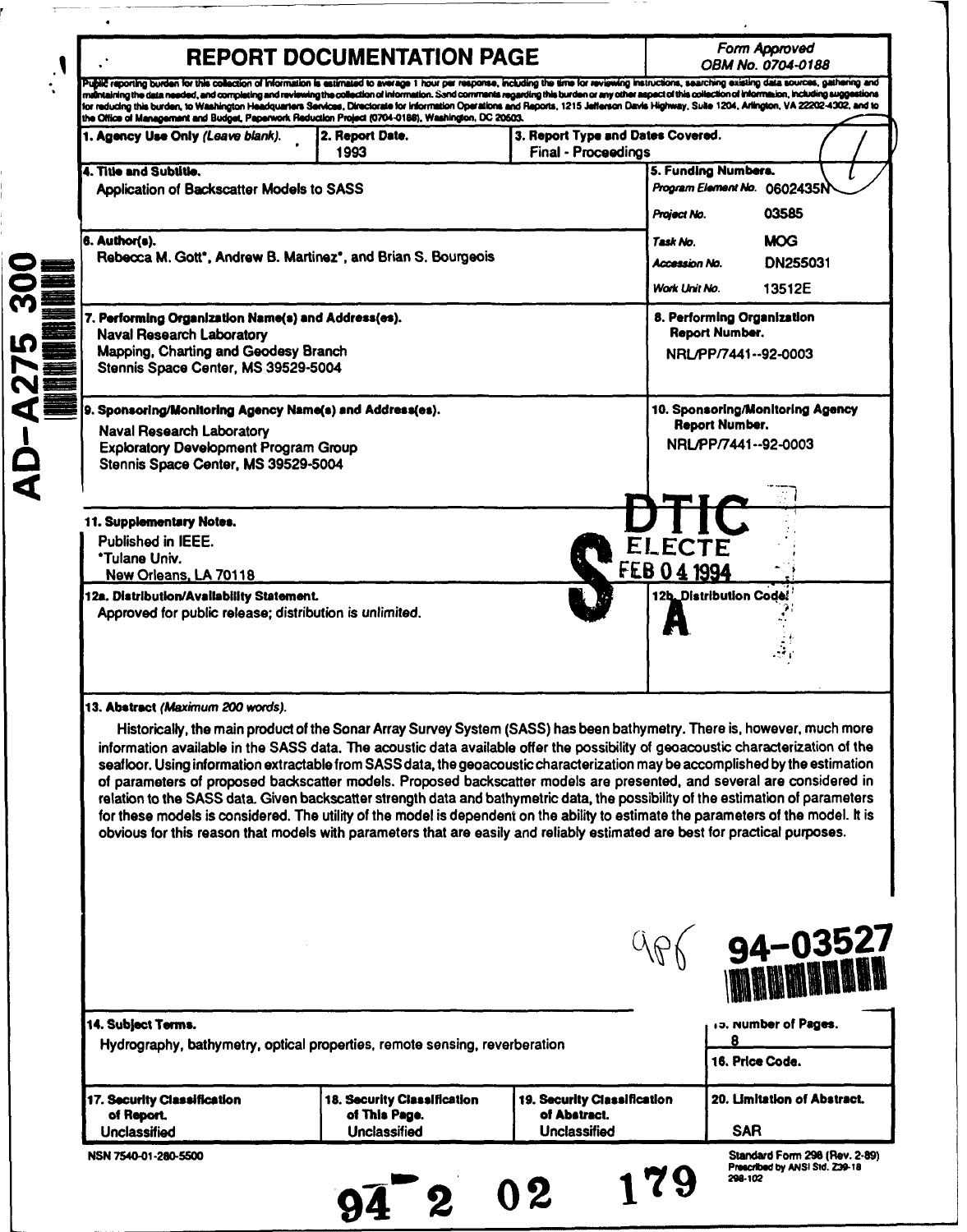## APPLICATION OF BACKSCATTER MODELS TO SASS

Rebecca M. Gott and Andrew B. Martinez

Department of Electrical Engineering, Tulane University, New Orleans, LA 70118 Brian S. Bourgeois

Naval Research Laboratory, Stennis Space Center, MS 39529

Survey System *(SASS) has* been bathymetry. There analysis because they both provide high angular reso*is,* however, much more information available in the lution and quantitative estimates of apparant bottom *Sass data. The main product of the Sonar Array* marrow-beam geometry of both SASS and Sea Beam<br> *Sarvey System (SASS)* has been bathymetry. There analysis because they both provide high angular reso-<br>
is, however, much mo *Using* information extractable from *SASS data, the* extractable from SASS. From SASS we know the geoacoustic characterization may *be accomplished* by measured backscattered strength and the bathymetry. *the estimation of* parameters *of proposed backscatter* From the bathymetric data the incident and azimuth *models. Proposed backscatter models are presented,* angles can be determined. Table 1 summerizes pa*and several are considered* in relation *to the SASS* rameter that can be directly extracted from the SASS data. Given *backscatter strength data* and bathymetric data. *data, the possibility of the* estimation *of parameters for* these models *is considered.* The utility *of the model* is Table 1: Parameters extractable from SASS. dependent on the ability *to estimate the parameters of* the model. It is obvious for this reason that models with parameters that are easily and reliably estimated are best for practical purposes.

## 1 Introduction

This paper investigates the possibility of extracting more information from the SASS (Sonar Array Survey System) data by means of the estimation of Current acoustic backscatter models vary in their parameters required for various backscatter models, governing parameters and complexity. Several of these Seafloor backscatter has long been of interest in sonar models will be examined in their relation to the SASS work because it acts as a major source of interfer- data. A "good" model for this purpose would be a ing reverberation. It is also of interest because it of- model whose parameters we could reliab!y estimate fers a means of remotely measuring characteristics of from the SASS data. the seafloor. It is therefore important to know the dependence of backscattered reverberation on grazing angle, frequency, and bottom type **[1].** Attempts 2 System Description have been made to relate the statistical properties of backscattered signals to independently observed geo- The Sonar Array Survey System (SASS), operated logical characteristics of the seafloor. Changes in bot-<br>by the Naval Oceanographic Office (NAVOCEANO), tom type and roughness structure have been found is a hull-mounted system with a linear array of 144 to correlate with the acoustic backscattered signal. hydrophones. SASS is a multibeam system that is Potential has been shown for the possibility of using able to map with high resolution a large swath of the

Abstract **for means of seafloor characterization**. The multinarrow-beam geometry of both SASS and Sea Beam *Historically, the* main product *of the Sonar* Array make the systems well suited for acoustic backscatter

| Symbol     | Name                     |
|------------|--------------------------|
|            | grazing angle            |
| θ,         | source incident angle    |
| $\theta$ , | receiver scattered angle |
| Φi         | source azimuth angle     |
| ø,         | receiver azimuth angle   |
|            | wavenumber               |

acoustic data obtained from a Sea Beam echo-sounder seafloor with each traverse of the ship, as shown in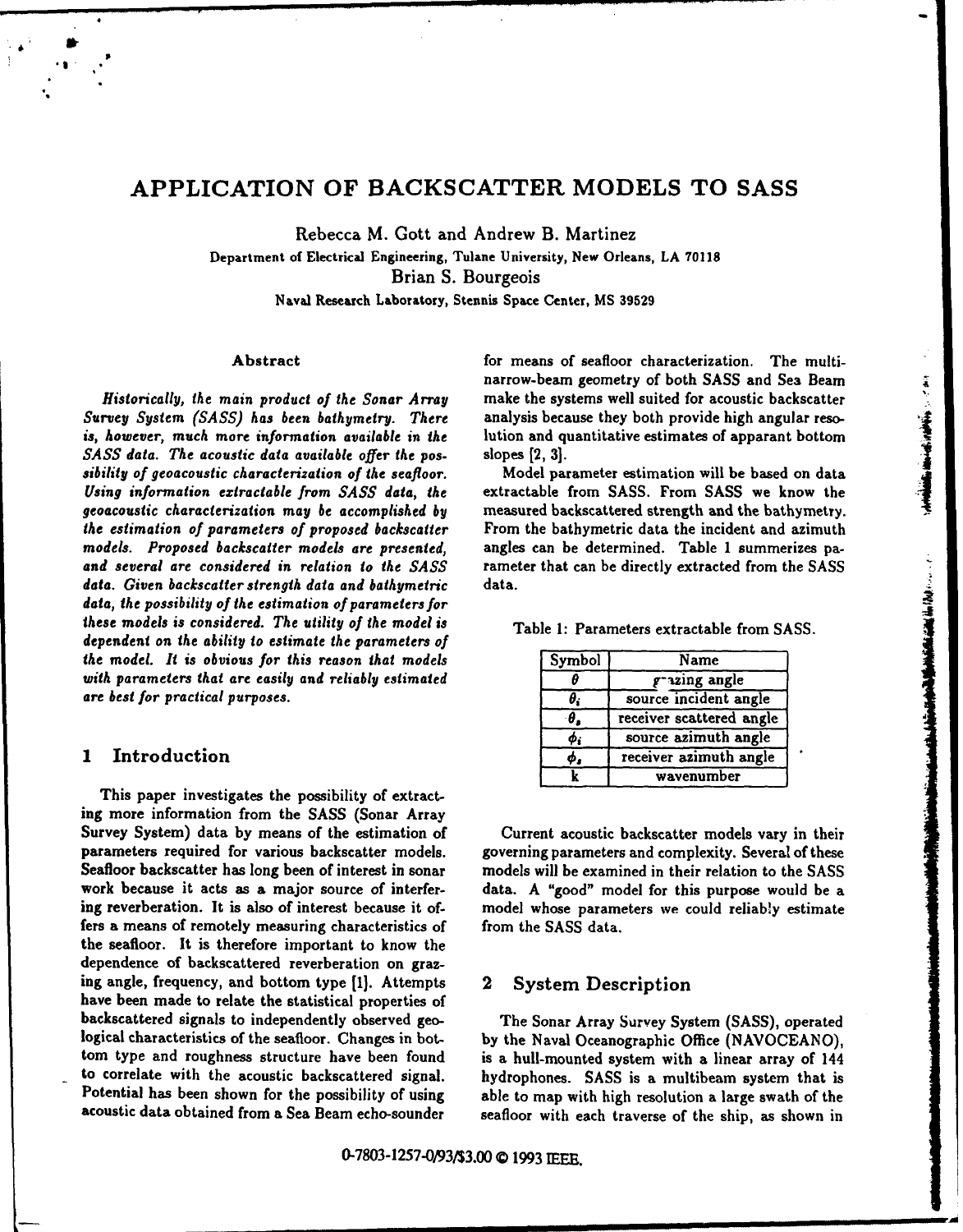### SASS DESIGN



Ping Rate: **12.15** seconds **s. 500 feet/ping for 15 sec rate @ 20 knots)** 

the backscattering strength as a function of grazing dominant determining characteristic for backscatter-<br>
angle. The SASS projector array insonifies the bot- ing. Bottom type serves as a good indicator of bottom tom of the ocean with a narrow beam of approximately roughness.<br>The degree directed perpendicular to the ship's head- We will now look at several semiempirical and thehydrophones that are mounted athwartships (perpen- of the backscattering strength from SASS data. ...<br>dicular to the projector), and spaced  $\lambda/2$  apart, where  $\lambda$  is the nominal wavelength for 12kHz [4]. The SASS system has historically been used for bathymetry only; 4 Lambert's Rule there is, however, much more information that can be extracted from the SASS data. Bathymetry is com-<br>The fundamental model of backscatter strength is acterization of the seafloor. Information on the type for both sound and light. Lambert's rule assumes that<br>of sediment and the roughness of the seafloor can be power is scattered proportionately to the sine of the<br>extrac ful tool in thoroughly charting the seafloor. Suppose the unit is in the direction  $\varphi$  will

# 3

function ['rick of presented pulse length, **[5]** the frequency, backscatter of sound as a *To* **<sup>=</sup>** and grazing angle. and for collocated receiver/transmitter, **9** = r - *0.* so od9s function of pulse length, frequency, and grazing angle.<br>He introduced in 1954 a means of expressing these backscatter measurements in terms of a bottom scat-

Ships Course **Ships Course** tering coefficient, called the "scattering strength," de-**Beam Patterns (approx.) f p fined** as follows: Given a sound wave incident on a footorint small area  $dA$  of the bottom at a certain grazing angle  $\theta$ ,  $I_a$  is the backscatter intensity at a distance of  $S<sub>10</sub>$  One yard from  $dA$  back toward the source. The scattering strength of the bottom at an angle  $\theta$  is the ratio of I, to the incident intensity, per unit area of *dA.* The scattering strength is then the ratio of two intensities, the backscattered intensity and the incident intensity, Survey Speed: 20 Knots<br>Survey Speed: 20 Knots

$$
S = 10 \log \frac{I_{scat}}{I_{inc}} \tag{1}
$$

The quantity "scattering strength" is commonly re-Figure 1: SASS geometry. **Figure 1: SASS** geometry.

Particle size is a factor in classifying bottoms in terms of acoustic backscattering. Urick, however,<br>Figure 1. The system transmits at 12kHz and records suggested that the roughness of the seafloor is the

ing. The system receives the echo with 144 receiver oretical models and their application to the estimation

puted from the steering angle and the time of return given by Lambert's rule, which states that the inten-<br>of the echo. Earlier versions of SASS discarded the sity  $I_s$  at a unit distance from dA due to the energy raw hydrophone data, so all amplitudes of the return scattered at any angle  $\theta$  is  $\mu \sin \theta$  times this intensity, signals were lost. A recent modification of SASS, how-<br>signals were lost. A recent modification of SASS, h where  $\mu$  is a constant particular to the diffusing sur-<br>ever, records and saves the raw hydrophone data. It<br>is from this raw hydrophone data that we are able to<br>extract more information about the seafloor than just<br>bath

$$
I_{\ell} = \mu I_{i} \sin \theta \sin \varphi dA
$$
 (2)

Background on Modeling Backscat-<br>the logarithm of each side of this function gives<br>ter

$$
10\log\frac{I_s}{I_i} = 10\log\mu + 10\log(\sin\theta\sin\varphi) \qquad (3)
$$

and for collocated receiver/transmitter,  $\varphi = \pi - \theta$ , so **Jodes** 

$$
S_B = 10 \log \mu + 10 \log \sin^2 \theta \tag{4}
$$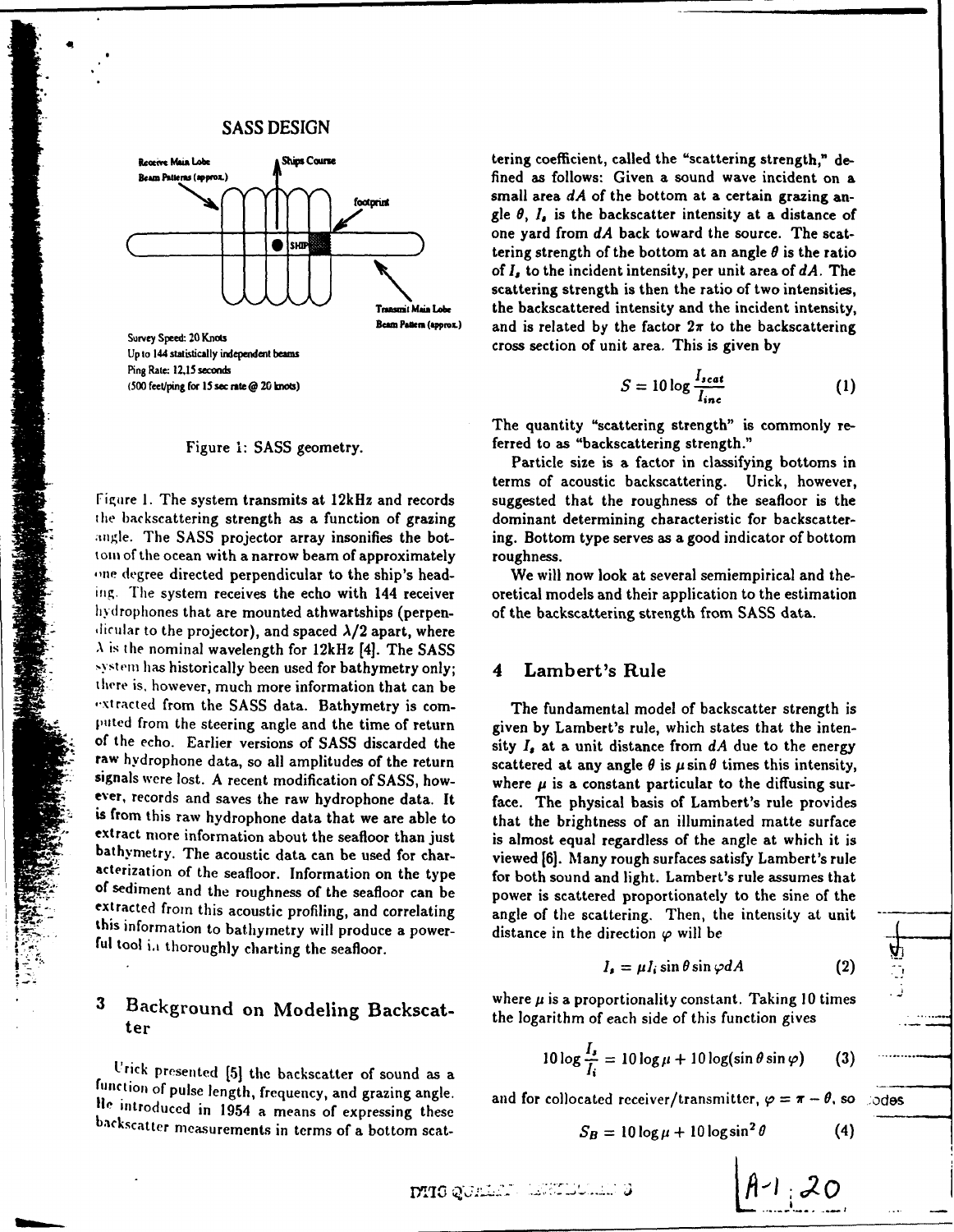## **5** Marsh's Theory

Table 2: Parameters of backscattered signal *S8.*

| . Symbol . | Name                                          | <b>Estimable from SASS</b> |
|------------|-----------------------------------------------|----------------------------|
|            | Constant particular to the diffusing surface. | ves                        |

In other words, the backscattering strength varies as Marsh generalized the method of Lord Rayleigh for the square of the sine of the grazing angle. Integra- a sinusoidal boundary for the case of a random surface tion shows that  $\mu = 1/\pi$  for the case where all of the [8]. Marsh's extension of Rayleigh's method produces incident acoustic energy is redistributed into the up- an expression for the correlation function of the scatper medium with none lost by transmission into the tered field at two points in space in a horizontal plane medium below. The backscatter strength for normal below the examined rough surface [9]. The theory as-

scattering of light, but none do so exactly. It is a good square height of the surface [10]. This theory has typdescription of the backscattering of sound by some ically been applied to sea surface scattering, but it very rough bottoms[7]. The Lambert rule relation- applies to bottom scattering as well. The Marsh forship has provided a good approximation to the data mula for the backscatter for a bottom transmitting no of many deep-water bottom studies of backscatter at energy to the solid medium below is given by grazing angles below about 45 degrees. Mackenzie [6] first demonstrated the relationship, and the parameter  $\mu$  has come to be known as the Mackenzie coefficient. In 1961 Mackenzie introduced his analysis of bottom backscatter measurements assuming that the where  $A^2(K)$  is the amplitude squared of the irregreturned acoustic energy was comprised of both spec- ularity of the bottom contour having wave number ular and nonspecular reflected sound. A portion of *K. A2 (K)* is defined as the bottom-roughness power the sound returning from the bottom was assumed to spectral density. The wave number *k* refers to the be nonspecular reflections obeying Lambert's rule of wavelength of the incident acoustic wave and the wave diffuse reflection. The reverberation level due to this number  $K$  refers to the wavelength of a component of nonspecular reflection was analyzed to determine the the bottom roughness. The wave number  $k$  is equal scattering constant,  $\mu$ , of the bottom, which varies to  $2\pi/\lambda_a$  given  $\lambda_a$  is the wavelength of the incident with type of diffusing surface. Lambert's rule has pro-<br>sound wave. Likewise, the wave number  $K$  is equal vided the basis for many subsequent backscatter mod-<br>to  $2\pi/\lambda_b$  given  $\lambda_b$  is the wavelength of a component els. of the bottom roughness. The Marsh theory treats

The parameters needed for estimation of backscat-<br>The parameters needed for estimation of backscatter strength given by Lambert's law are shown in Talated from bathymetry, and the returned backscatter strength is known. The only parameter that needs Table **3** presents the parameters needed for the estito be estimated then is  $\mu$ , the constant particular to mation of  $S_B$  for Marsh's formula. The grazing angle the diffusing surface. Knowing the grazing angle and and wavelength of a component of the bottom roughthe backscatter strength, calculation of  $\mu$  is possible. ness can be determined from the bathymetry, and the Therefore, all parameters of Lambert's law are ex-<br>wavelength of the incident sound wave is known. So, tractable from the SASS data. This makes Lambert's given the grazing angle,  $\lambda_a$ , and  $\lambda_b$ ,  $A^2(K)$  can then law a feasible model in the prediction of backscattering be estimated. This fact makes Marsh's theory feasible law a feasible model in the prediction of backscattering be estimated. This fact makes Marsh's theory feasible<br>strength for the SASS system.<br> $\frac{1}{2}$  in application to the SASS data.

incidence is then  $10 \log(1/\pi) = -5dB$ . sumes a plane-wave solution and satisfies the bound-Many materials follow Lambert's rule closely in ary conditions by expansion in terms of the root-mean-

$$
S_B = 10 \log \left[ \frac{\sin^4 \theta}{\pi \cos \theta} k^3 A^2(K) \right] \tag{5}
$$

**Mean** 

the rough bottom as a diffraction grating for scatter-4.1 Application of Lambert's Rule to SASS ing where the scattering is mainly produced by that wavelength component of the bottom roughness for Lambert's law is applicable to the SASS data. which phase reinforcement occurs for scattering back be a may be the search of  $K$ . The state of the state of the result and nonproduction of  $K$ . All  $K$  is defined as the bottom contour having wave number<br>the sound returned acoustic energy was comprised of both species un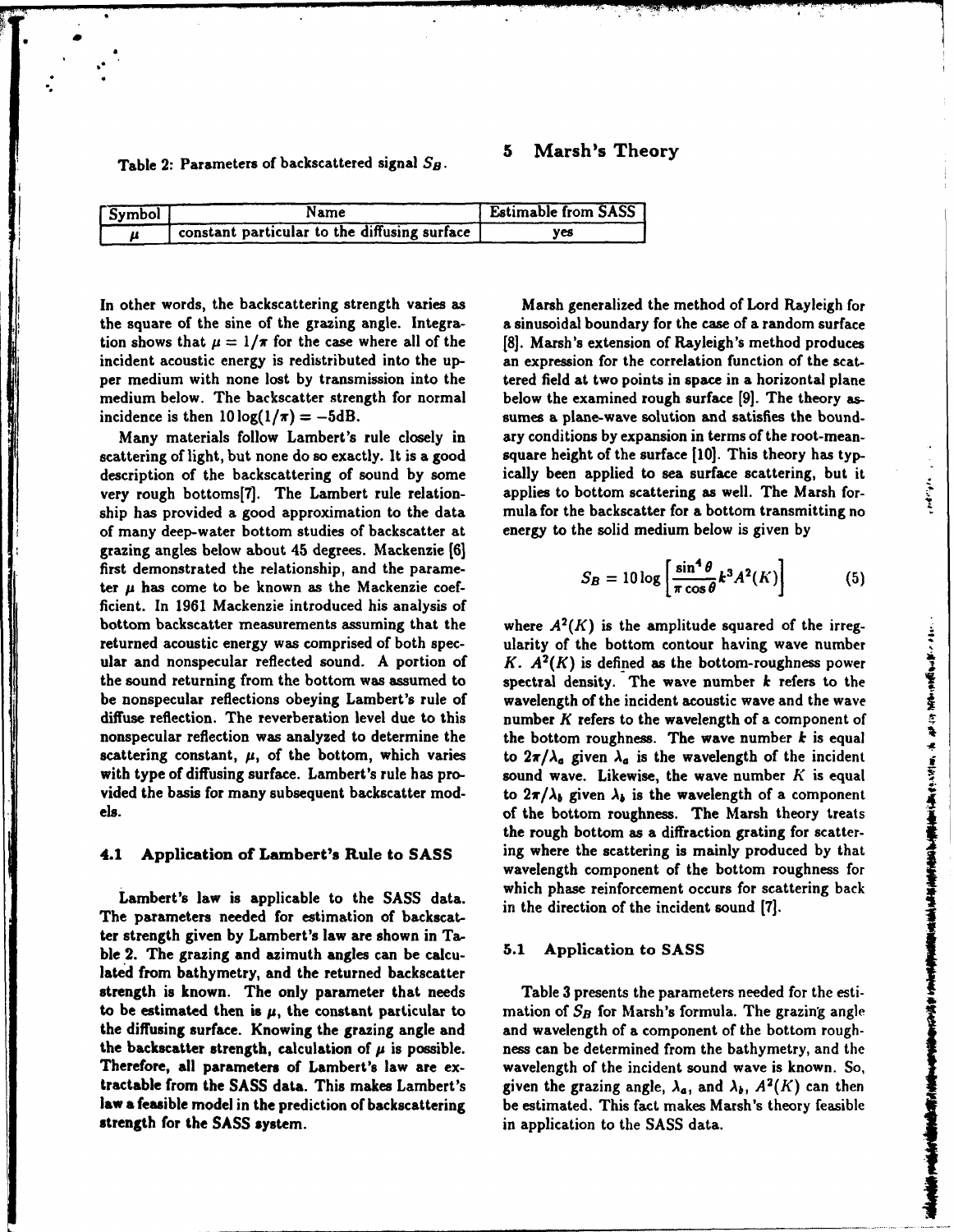Table 3: Marsh Theory Parameters of Backscattered where A is the Rayleigh reflection coefficient, B is a<br>Signal SB.

| <b>Symbol</b>       | Name                                              | <b>Estimable from SASS</b> |
|---------------------|---------------------------------------------------|----------------------------|
| ٨a                  | wavelength of the incident sound wave             | ves                        |
| λı                  | wavelength of a component of the bottom roughness | ves                        |
| $\overline{A^2(K)}$ | bottom-roughness power spectral density           | ves                        |

ness scattering model to describe data he took at sound at an angle to a plane boundary between two<br>2.5kHz. Patterson investigates backscattering from fluids. This coefficient relates the intensity of the re-<br>four types of ing from the ocean bottom and from the ocean sur-Matterson is involved a semiempirical rough<br>
Researching model to describe data he took at<br>
2.5kHz. Patterson investigates backscattering from<br>
four types of rough surfaces: acoustic backscatter-<br>
ing from the ocean bottom Two backscattering studies dealt with the radiation of underwater sound, and two dealt with electromagnetic waves. Patterson showed the similarities be- where tween these backscatter measurements and that of wave radiation from a rough boundary. These cases varied considerably in wavelength. Single coherent frequencies were used in all but the case of light, where and the signal was incoherent. All cases varied in terms of their rough boundaries also. Patterson notes that in the case of the deep ocean it is extremely difficult. The reflection loss is then  $10\log I_r/I_i$ . The values cesses involved in seafloor backscattering is needed to reflection coefficient as a function of grazing angle. overcome this difficulty. Despite the differences of the Brekhovskikh investigates the behavior of loss with the four cases considered, there are still notable similari-<br>grazing angle for various conditions on m and n. The ties of the backscatter as a function of grazing angle. most common condition found for natural bottoms is Patterson therefore suggested that it is possible to de-<br>that in which a critical angle  $\theta_0$  exists where total re-

The cases considered.<br>
At low grazing angles, specular backscatter would<br>
be insignificant. Patterson represents specular re-<br>
dection by some type of random probabilty den-<br>
sty function. Patterson also considered the ene Fost through the boundary. This energy cannot be<br>backscattered and its loss can be represented in the the expression 0.04 sin  $\theta$  was used for  $C$ , which was<br>model through the Rayleigh reflection coefficient. The also a three mechanisms Patterson considered in his model was fit to the data for lower grazing angles, but not are the grazing angle, the specular reflection, and the for higher ones since data was not readily available.

$$
S_B = 10 \log[A(B+C)], \tag{6}
$$

and *C* is a constant times the sine of the grazing and *C* is a constant times the sine of the grazing **6** Patterson's Model **angle raised** to some power [11]. The Rayleigh re-Flection coefficient helps account for bottom-reflection<br>Patterson [11] developed a semiempirical rough-<br>ness scattering model to describe data he took at sound at an angle to a plane boundary between two

$$
R_0^2 = \frac{I_r}{I_i} = \left[ \frac{m \sin \theta_1 - (n^2 - \cos^2 \theta_1)^{1/2}}{m \sin \theta_1 + (n^2 - \cos^2 \theta_1)^{1/2}} \right]^2 \qquad (7)
$$

$$
m=\frac{\rho_2}{\rho_1} \tag{8}
$$

$$
n=\frac{c_1}{c_2} \tag{9}
$$

From the intensity of the sound velocity ratio,  $c_1/c_2$ , and the density<br>
boundary. A more thorough understanding of the pro-<br>
tatio,  $\rho_2/\rho_1$ , are needed to evaluate the Rayleigh<br>
cesses involved in seafloor backscatt velop a mathemetical model of a rough surface as a flection occurs (zero loss) at grazing angles less than backscatterer of wave radiation that is valid for the critical [7]. These two ratios have been shown to be cases co

I'ms at the houndary. These combine to give an esti-<br>I'm at estimate of the hackscatter as for angles near normal incidence, where the angular resolution of the measuring technique was quite poor [11].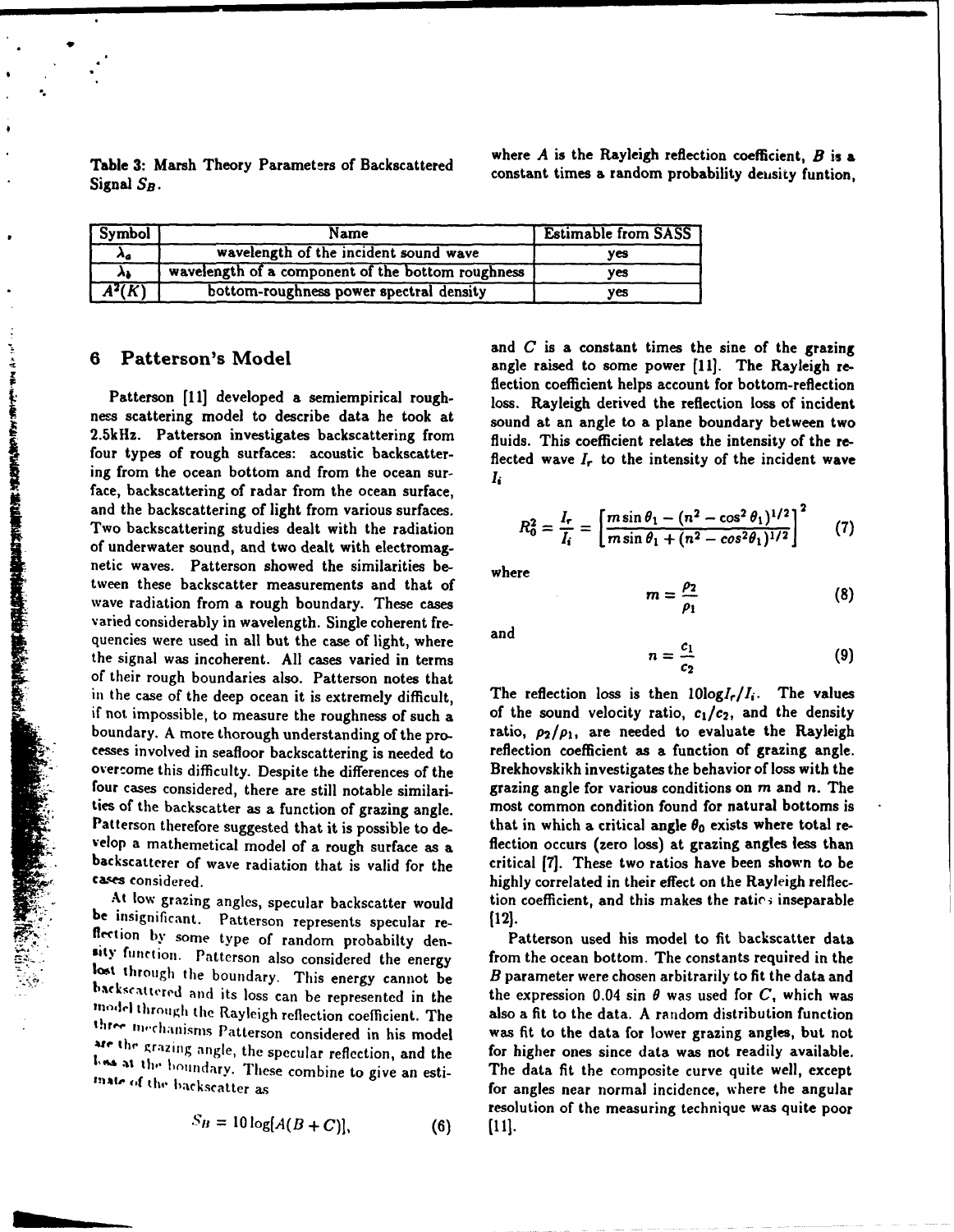Patterson's work serves as a good effort to construct a model that fits actual backscatter data. The param-<br>where  $\theta_i$  is the source incident angle,  $\theta_s$  is the reeters required for this semiempirical model are sum-<br>ceiver scattered angle, and  $\mu$  is the MacKenzie coeffi-

tered Signal  $S_B$ . cient between two fluids, the Rayleigh roughness pa-

| Symbol           | Name                                 | <b>Estimable from SASS</b> |
|------------------|--------------------------------------|----------------------------|
|                  | sound velocity ratio                 | no                         |
| $\boldsymbol{m}$ | density ratio                        | no                         |
|                  | constant times some random pdf       | no                         |
|                  | constant times sine of grazing angle | no                         |

sound velocity ratio and the density ratio. Due to the coherent scattering is given by correlation of  $m$  and  $n$  in their effect on the Rayleigh reflection coefficient, it is not possible to independently estimate these ratios. If a simplifying assumption is made that these two parameters are linearly related, then estimation of one allows for estimation of the other. There is no physical basis for a linear where *R0* is the Rayleigh reflection coefficient between assumption, but it has been shown  $[12]$  that when n two fluids. The two fluids have a density ratio of m is large m is also large. With this assumption, the and a sound speed ratio of n. The parameter  $g$  is given Rayleigh coefficient can be estimated. We are able to by estimate the parameters  $B$  and  $C$  by doing an arbitrary fit to the data. Patterson's model is therefore  $a$  where  $\sigma$  is the RMS micro-scale roughness and feasible prediction model for use with the SASS data.

## **7** Modified the Rayleigh parameter.  $\delta_x$  and  $\delta_y$  are the fine-scale Bistatic Scattering Strength Model RMS slopes in the x and y directions, given by **Distance Deathering Duringen Model 1988** and the the theory of **1988** and the same of the same of the same of the same of the same of the same of the same of the same of the same of the same of the same of the same of t

The Modified Bistatic Scattering Strength Model was developed at the Naval Research Laboratory (NRL) with the support of the Advanced Acoustics Modeling Program (AUAMP). The following discussion of this model is based on the work of Caruthers et where  $n$  is the number of points along one side of a bottom and subbottom fine-scale features  $(m_1)$  and in slope in the x and y directions. the scattering caused by the large-scale bathymetric The parameter  $F$  is given by features  $(m_2)$  are added to define the total bistatic  $\frac{1}{2}$  scattering strength  $m_{b}$ 

$$
m_{bs} = m_1 + m_2 \qquad (10)
$$

The model defines  $m_1$  as the incoherent scattered term and  $m_2$  as the coherent term. The incoherent part,

**6.1** Application to SASS  $m_1$ , is given by Lambert's rule

$$
m_1 = \mu \sin \theta_i \sin \theta_s \qquad (11)
$$

marized in Table 4. Circle 1998 and Figure 2. cient. This coefficient can be determined empirically or by geomorphic ananlyses. The coherent part,  $m_2$ , Table 4: Patterson's Model's Parameters of Backscat- is governed in part by the Rayleigh reflection coeffi-

no<br>
exameter, the RMS micro-scale roughness, the fine-scale<br>
RMS slopes in the x and y directions,  $\theta_s$ , and  $\theta_i$ . The We k.i.ow the grazing angle, and do not know the RMS slopes in the x and y directions,  $\theta_s$ , and  $\theta_i$ . The

$$
m_2 = R_0^2 \exp(-g) \frac{F^2}{2\pi \delta_x \delta_y} \exp - \left[ \frac{1}{2q^2} \left( \frac{X_z^2}{\delta_z^2} + \frac{X_y^2}{\delta_y^2} \right) \right]
$$
(12)

$$
g = \sigma^2 q^2 \tag{13}
$$

$$
q = k[\sin \theta_i + \sin \theta_s]
$$
 (14)

where  $k$  is the acoustic wavenumber.  $g$  is the square of

$$
\delta_x^2 = \frac{1}{n^2} \sum_{i=1}^n \sum_{j=1}^n (\delta_x^{ij})^2
$$
 (15)

$$
\delta_{y}^{2} = \frac{1}{n^{2}} \sum_{i=1}^{n} \sum_{j=1}^{n} (\delta_{y}^{ij})^{2}
$$
 (16)

al. [13] and Bourgeois [12]. The scattering caused by square grid and  $\delta_{ij}^{ij}$  and  $\delta_{ij}^{ij}$  are the incremental change

$$
F = \frac{1}{2} \left( 1 + \frac{X^2}{q^2} \right) \tag{17}
$$

$$
X^2 = X_x^2 + X_y^2 \tag{18}
$$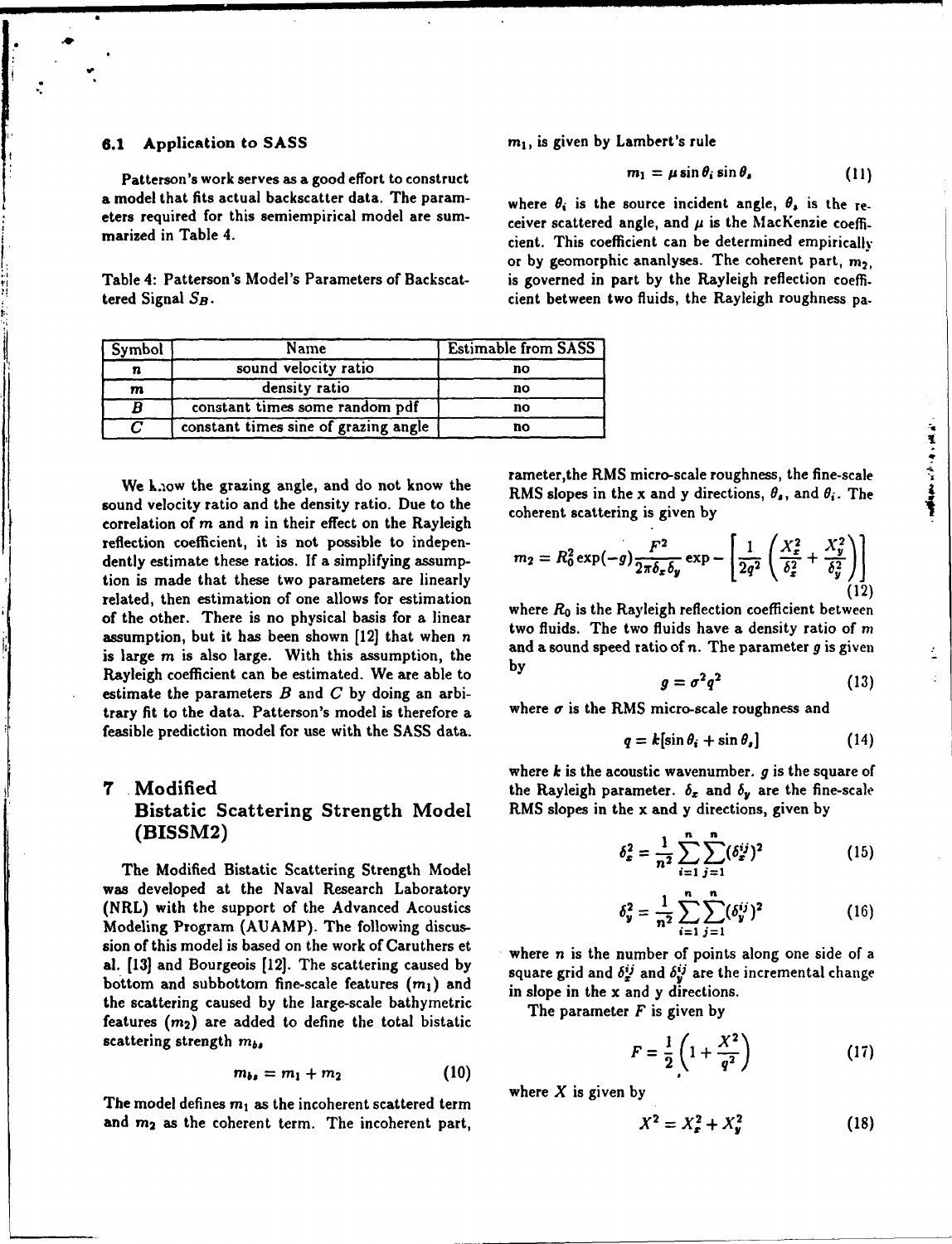شارك كالكافر فترش المناول وسيل المجال مستقراته

$$
X_{x} = k(\cos \theta_{s} \cos \phi_{s} - \cos \theta_{i} \cos \phi_{i})
$$
 (19)

$$
X_{y} = k(\cos \theta_{s} \sin \phi_{s} - \cos \theta_{i} \sin \phi_{i}) \qquad (20)
$$

$$
m_{m,s} = \mu \sin^2 \theta + \frac{R_0^2 \exp(-g)}{8\pi \delta^2 \sin^4 \theta} \exp\left(-\frac{\cot^2 \theta}{2\delta^2}\right) \tag{21}
$$

parameters given the backscatter strength and bathy-<br>matrix data. The parameters required by the model the Rayleigh reflection coefficient can be estimated. inetric data. The parameters required by the model are summarized in Table 5. This argument can be applied to SASS, so we can

timable from SASS.<br>Table 5: BISSM Parameters of Backscattered Signal Effects on backscatter strength due to variations in  $m_{ms}$ .

**31nd** The effect of backscatter strengths due to variations of m and n show that these parameters are highly correlated, so m and n should not be independently estimated. A simplifying assumption can be made that The monostatic version of this model is given in  $[12]$  m and n are linearly related, since n is large when m hv: **includes** tendence of the mondom of the estimation of the estimation of the estimation of the Rayleigh reflection coefficient using only one parameter, either m or n. Employing a neural network that uses as input a vector of scattering strength vs. angle of incidence, Bourgeois estimates the m parame-7.1 Application to SASS ter, and from this, n can be indirectly estimated based on the assumption of a linear relationship. There is Now we will consider the estimation of the BISSM no physical justification for the assumption of a linear<br>relationship however. With this assumption though, conclude that the Rayleigh reflection coefficient is es-

 $\delta_x$  and  $\delta_y$  are found to be highly correlated. These pa-

| <b>Symbol</b> | Name                                 | <b>Estimable from SASS</b>       |
|---------------|--------------------------------------|----------------------------------|
| $R_0$         | Rayleigh reflection coeficient       | ves                              |
|               | Mackenzie coefficient                | ves                              |
|               | RMS micro-scale roughness            | ves                              |
|               | fine-scale RMS slopes in x direction | yes, given $\delta_x = \delta$ , |
|               | fine-scate RMS slopes in y direction | yes, given $\delta_x = \delta_y$ |

metric and backscatter data. We will follow his dis-<br>With this assumption, the effect of the parameter  $\phi$ cussion of the estimation of these parameters. Directly vanishes. extractable from SASS are the angles  $\theta$  and  $\phi$ ; these Variations in backscatter strength due to changes can be determined from the bathymetric data and the in  $\sigma$  are found to be highly correlated with those due source ray trace angle. The wave number  $k$  can be to changes in  $m$  and  $n$ . Furthermore, these changes determined from the source frequency and the local are relatively small except at higher frequencies. SASS cussion of the estimation of these parameters. Directly<br>extractable from SASS are the angles  $\theta$  and  $\phi$ ; these<br>can be determined from the bathymetric data and the<br>source ray trace angle. The wave number  $k$  can be<br>dete geois empirically determines the correlation between stors empirically determines the correlation between constants.<br>these parameters in efforts to identify which parame-

that an increase in  $\mu$  causes a fairly uniform in-<br> $\frac{1}{2}$  but it is not readily applied to SASS. crease of backscatter strength for lower incident angles (less than 70 degrees). Bourgeois then estimates the MacKenzie coefficient using neural networks and an<br>artificial input data vector of scattering strength vs. 8 Summary artificial input data vector of scattering strength vs.<br>incident angle. The SASS data provides us with values for scattering strength and incident angle, therefore we We have considered four models to be used for pa-

Frameters therefore cannot be estimated independently.<br>Bourgeois [12] has investigated the estimation of Bourgeois then makes a simplifying assumption that<br>these parameters given artificially collocated bathy-<br> $\delta = \delta_x = \delta_y$ 

the only parameters that have the potential of between the potential of between the potentially estimated.<br>  $\frac{1}{2}$  ing independently estimated are  $\mu$  and  $\delta$ . This conclu-The dependence of backscatter on the MacKen-<br>zie coefficient,  $\mu$ , was investigated. It was found BISSM equation serves well as a theoretical model,

are able to estimate the MacKenzie coefficient. rarneter estimation with the SASS data. The first was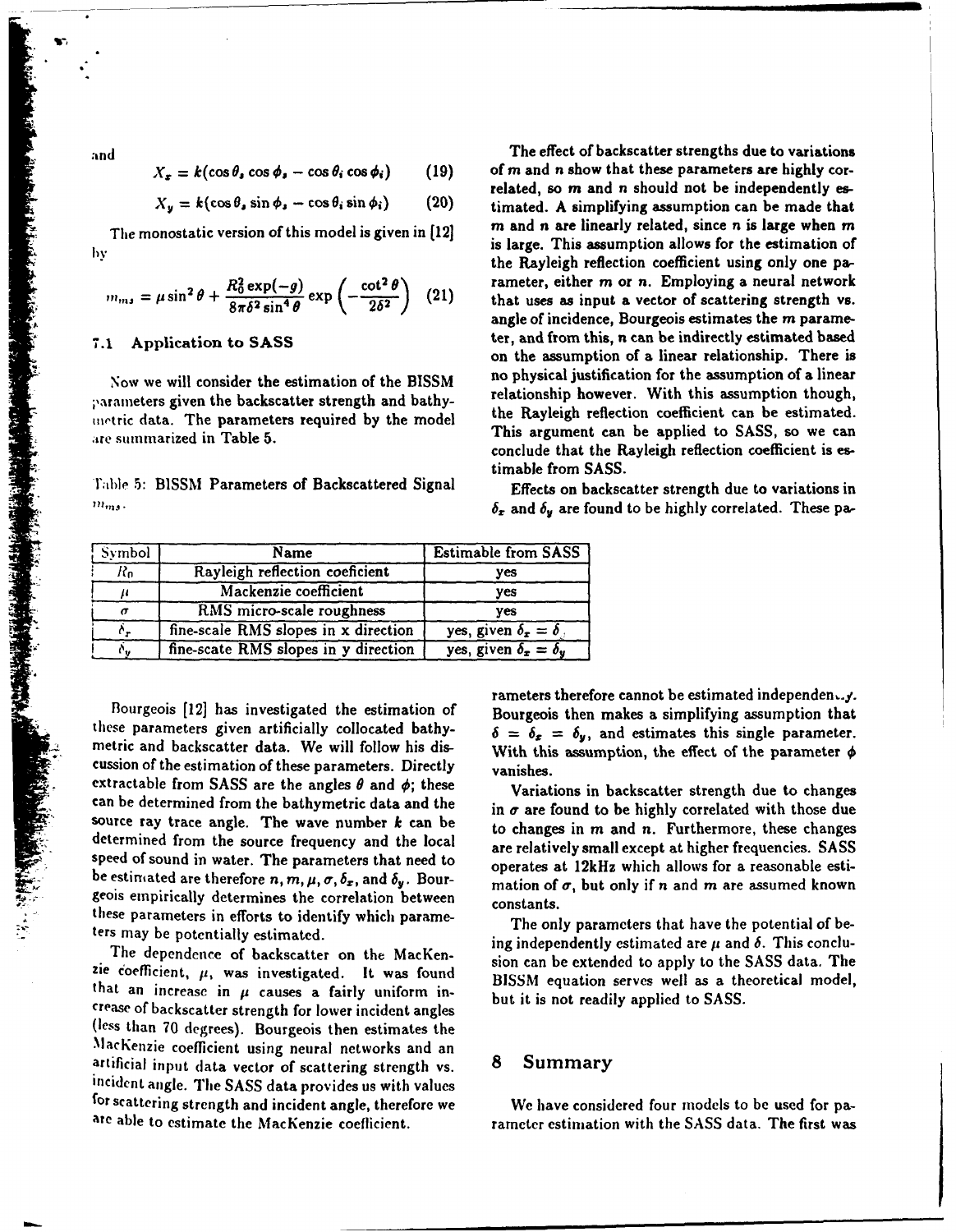SASS data. Next, we looked at Marsh's theory, which lease; distribution is unlimited. is a generalization of Rayleigh's method. This theory, too, is applicable to the SASS data. The third model was Patterson's model, which was a semi-empirical fit References to data. His model took into account the reflection loss between two mediums. An arbitrary fit to data allows for application of this model. And finally, a [1] C. McKinney and C. Anderson, "Measurements<br>of backscattering of sound from the ocean botreview of the BISSM equation showed that it is a rea-<br>tom," J. Acoust. Soc. Am., vol. 36, pp. 158-163, sonable theoretical model, but is not readily applicable tom, *J. Acoust. Soc. Soc. Soc. 36, pp. 1964*. to SASS.

It is desirable to use a model where the parame-<br>
[2] C. de Moustier and D. Alexandrou, "Angular deters of the model can be estimated given knowledge  $\begin{bmatrix} 2 \end{bmatrix}$ C. de modstier and D. Alexandrou, Angular-deof the backscatter strength and the bathymetric data.<br>This would allow for the accessories absorptions. This would allow for the processes in the process of the process of the process of the process of the process of the p This would allow for the geoacoustic chararacteriza- 531, 1991. tion of the seafloor. The number of parameters of the model, however, should be the same as the number of **[3] C.** de Moustier, "Beyond bathymetry: Mapping degrees of freedom of the data for good invertability. acoustic backscattering from the deep seafloor Essentially, the model parameters should be limited to with sea beam," *J. Acoust. Soc.* Am., vol. 79, those parameters that affect the measured backscattered strength. Parameters that make little or no dif-<br>pp. 316-331, February 1986. ference on the backscatter strength can be neglected [4] E. J. Kaminsky, B. S. Bourgeois, A. B. Martinez, without significant introduction of error. This limi-<br>and H. S. Barad, "SASS imagery development," tation simplifies the inversion problem of estimating 1992. Unpublished. parameters of the backscatter strength models. It is also desirable for the parameters to be uncorrelated so **(51** R. Urick, "The backscattering of sound from a that they can be independently estimated. For these harbor bottom," *J. Acoust. Soc. Am.*, vol. 26, reasons, models such as Lambert's, Marsh's and Pat- **pp. 231-235,** March 1954. terson's lend themselves well to parameter estimation. Lambert's simplicity allows for inversion, which gives [6] K. MacKenzie, "Bottom reverberation for 530us knowledge of one parameter descriptive of the ocean and 1030-cps sound in deep water," **J.** Acoust. bottom. Inversion of Marsh's theory gives us slightly *Soc.* Am., vol. 33, no. 11, pp. 1498-1504, 1961. more information about the nature of the bottom, as does Patterson's through a fit to the data. The more [7] R. J. Urick, *Principles of Underwater Sound, 3rd* parameters a model has, the more information is po- *edition.* New York: McGraw-Hill Book Company, tentially gained. This is only useful if the parame- 1983. ters can be estimated. The most complicated model, BISSM, potentially offers the most information about **[8]** H. Marsh, "Exact solution of wave scattering by the nature of the bottom. The model is not readily irregular surfaces," *J. Acoust.* Soc. Am., vol. 33, invertable given SASS data, so we are unable to ex- no. 3, pp. 330-333, 1960. tract the information the parameters offer. Hence, we are best off using a simpler model whose few parame- [9] L. Fortuin, "Survey of literature on reflection and ters we are able to estimate with some degree of cer- scattering of sound waves at the sea surface," *J.* tainty, though more complicated models potentially *Acoust. Soc. Am.,* vol. 47, no. 5, pp. 1209-1228, offer more information. 1970.

The authors acknowledge the Office of Naval Technology, project element 602435N, managed by Dr. [11] R. B. Patterson, "Backscatter of sound from a Herbert C. Eppert, Jr., NRL, Stennis Space Cen- rough boundary," *J. Acoast. Soc.* Am., vol. 35, ter, MS. This paper, NRL Contribution Number no. 12, pp. 2010-2013, 1963.

Lambert's rule, which we found to be applicable to the NRL/PP/7441-92-0003, is approved for public re-

- 
- 
- 
- 
- 
- 

このことはあるか、そのことにあると、そのことをはずるのが、そのことになるので、

- 
- 
- 
- **[101 E.** Kuo, "Wave scattering and transmission at ir-9 Acknowledgments regular surfaces," *J. Acoust. Soc.* Am., vol. 36, no. **I],** pp. 2135-2142, 1964.
	-